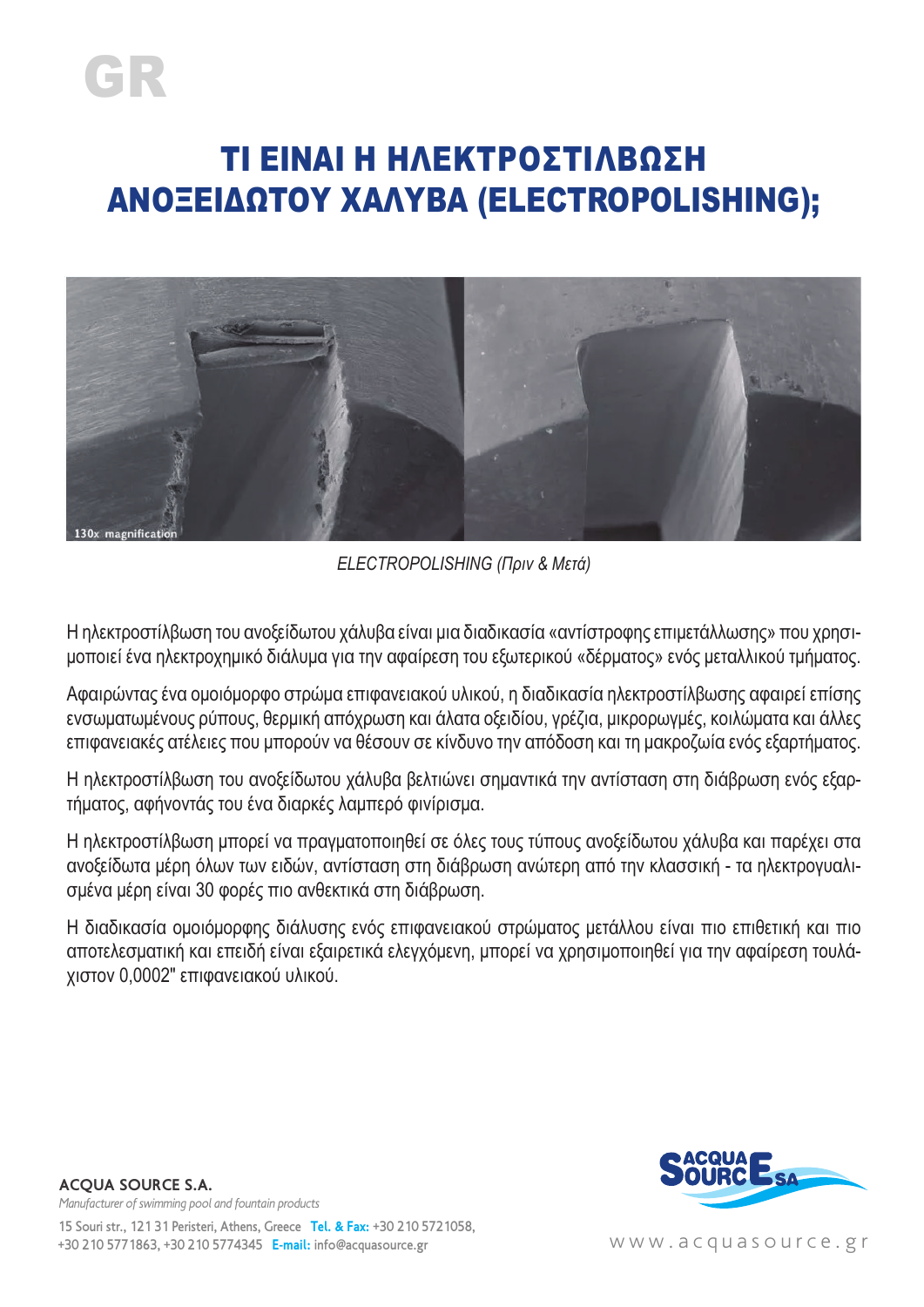## EN

## WHAT IS STAINLESS STEEL ELECTROPOLISHING?



*Electropolishing of Stainless Steel Before & After*

Electropolishing is a surface treatment whereby the metal to be polished acts as an anode in an electrolytic cell, dissolving it. With the application of current, a polarized film is formed on the metal surface under treatment, allowing metal ions to spread through said film. The micro and macro projections and high points of the rough surface, as well as the areas with burrs, are areas of higher current density than the rest of the surface, and dissolve faster, giving rise to a smoother surface. level and/or therefore less rough. Simultaneously, and under controlled conditions of current intensity and temperature, a surface polishing takes place.

The great advantage of stainless steel is that, as iron is a metal that dissolves easily, the chromium and nickel content on the surface is increased, thus increasing resistance to corrosion.

On a macroscopic scale, the contour of a surface can be thought of as a series of peaks and valleys. The depth of the peaks and the distance between the peaks depend on the methods used to refine the surface finish.

At a microscope scale, the surface is even more complex, with small irregularities superimposed on the peaks and valleys. In order to produce a truly smooth surface, both types of irregularities (macroscopic and microscopic) must be removed.

Thus, the functions of an ideal polishing process can be distinguished as:

- a) **Smoothing:** remove large-scale irregularities (size greater than 1 micron).
- b) **Polishing:** remove small irregularities smaller than hundredths of a micron.

#### **Advantages of Electropolishing in the Manufacture of Stairs**

Focused on the manufacture of stainless steel stairs , the use of this process allows to obtain smooth and shiny surfaces, with sanitary conditions , due to the absence of scratches that prevent access to the cleaning products used to treat the pool water, (chlorines, various additives, pH levelers, etc.) and that can become sources of contamination by microorganisms and/or initiate localized corrosion processes.